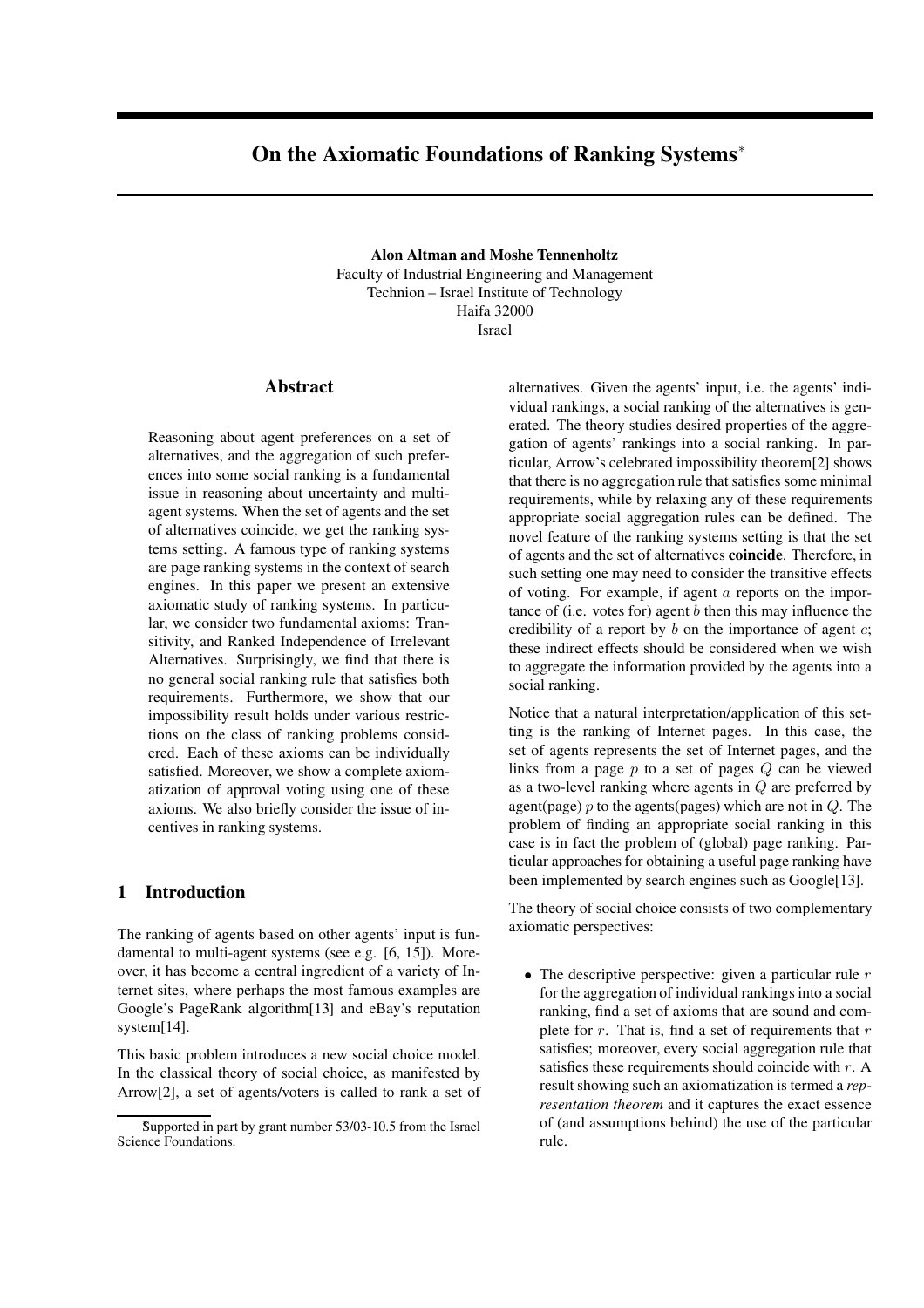• The normative perspective: devise a set of requirements that a social aggregation rule should satisfy, and try to find whether there is a social aggregation rule that satisfies these requirements.

Many efforts have been invested in the descriptive approach in the framework of the classical theory of social choice. In that setting, representation theorems have been presented to major voting rules such as the majority rule[11] (see [12] for an overview). Recently, we have successfully applied the descriptive perspective in the context of ranking systems by providing a representation theorem[1] for the well-known PageRank algorithm [13], which is the basis of Google's search technology[4].

An excellent example for the normative perspective is Arrow's impossibility theorem mentioned above. In [17], we presented some preliminary results for ranking systems where the set of voters and the set of alternatives coincide. However, the axioms presented in that work consist of several very strong requirements which naturally lead to an impossibility result.

In this paper we provide an extensive study of ranking systems. We introduce two fundamental axioms. One of these axioms captures the transitive effects of voting in ranking systems, and the other adapts Arrow's well-known independence of irrelevant alternatives(IIA) axiom to the context of ranking systems. Surprisingly, we find that no general ranking system can simultaneously satisfy these two axioms! We further show that our impossibility result holds under various restrictions on the class of ranking problems considered. On the other hand, we show that each of these axioms can be individually satisfied. Moreover, we use our IIA axiom to present a positive result in the form of a representation theorem for the well-known approval voting ranking system, which ranks the agents based on the number of votes received. This axiomatization shows that when ignoring transitive effects, there is only one ranking system that satisfies our IIA axiom. Finally, we consider the issue of incentives in ranking systems, and demonstrate that the issue of incentive compatibility cannot be easily tackled.

This paper is structured as follows: Section 2 formally defines our setting and the notion of ranking systems. Sections 3 and 4 introduce our axioms of Transitivity and Ranked Independence of Irrelevant Alternatives respectively. Our main impossibility result is presented in Section 5, and further strengthened in Section 6. Our positive result, in the form of an axiomatization for the Approval Voting ranking system in presented in Section 7. In Section 8 we show an impossibility result when considering incentive compatibility in our setting. Finally, some concluding remarks are given in Section 9.



Figure 1: Example of Transitivity

## **2 Ranking Systems**

Before describing our results regarding ranking systems, we must first formally define what we mean by the words "ranking system" in terms of graphs and linear orderings:

**Definition 2.1.** Let A be some set. A relation  $R \subseteq A \times A$ is called an *ordering* on A if it is reflexive, transitive, and complete. Let  $L(A)$  denote the set of orderings on A.

*Notation* 2.2. Let  $\leq$  be an ordering, then  $\simeq$  is the equality predicate of  $\preceq$ , and  $\prec$  is the strict order induced by  $\preceq$ . Formally,  $a \simeq b$  if and only if  $a \preceq b$  and  $b \preceq a$ ; and  $a \prec b$  if and only if  $a \preceq b$  but not  $b \preceq a$ .

Given the above we can define what a ranking system is:

**Definition 2.3.** Let  $\mathbb{G}_V$  be the set of all graphs with vertex set  $V$ . A *ranking system*  $F$  is a functional that for every finite vertex set V maps graphs  $G \in \mathbb{G}_V$  to an ordering  $\preceq_G^F$  ∈  $L(V)$ . If F is a partial function then it is called a *partial ranking system*, otherwise it is called a *general ranking system*.

One can view this setting as a variation/extension of the classical theory of social choice as modeled by [2]. The ranking systems setting differs in two main properties. First, in this setting we assume that the set of voters and the set of alternatives coincide, and second, we allow agents only two levels of preference over the alternatives, as opposed to Arrow's setting where agents could rank alternatives arbitrarily.

## **3 Transitivity**

A basic property one would assume of ranking systems is that if an agent a's voters are ranked higher than those of agent  $b$ , then agent  $a$  should be ranked higher than agent  $b$ . This notion is formally captured below:

**Definition 3.1.** Let  $F$  be a ranking system. We say that  $F$ satisfies *strong transitivity* if for all graphs  $G = (V, E)$  and for all vertices  $v_1, v_2 \in V$ : Assume there is a 1-1 mapping  $f : P(v_1) \mapsto P(v_2)$  s.t. for all  $v \in P(v_1): v \preceq f(v)$ . Further assume that either f is not onto or for some  $v \in$  $P(v_1)$ :  $v \prec f(v)$ . Then,  $v_1 \prec v_2$ .

Consider for example the graph  $G$  in Figure 1 and any ranking system  $F$  that satisfies strong transitivity.  $F$  must rank vertex d below all other vertices, as it has no predecessors, unlike all other vertices. If we assume that  $a \preceq_G^F b$ , then by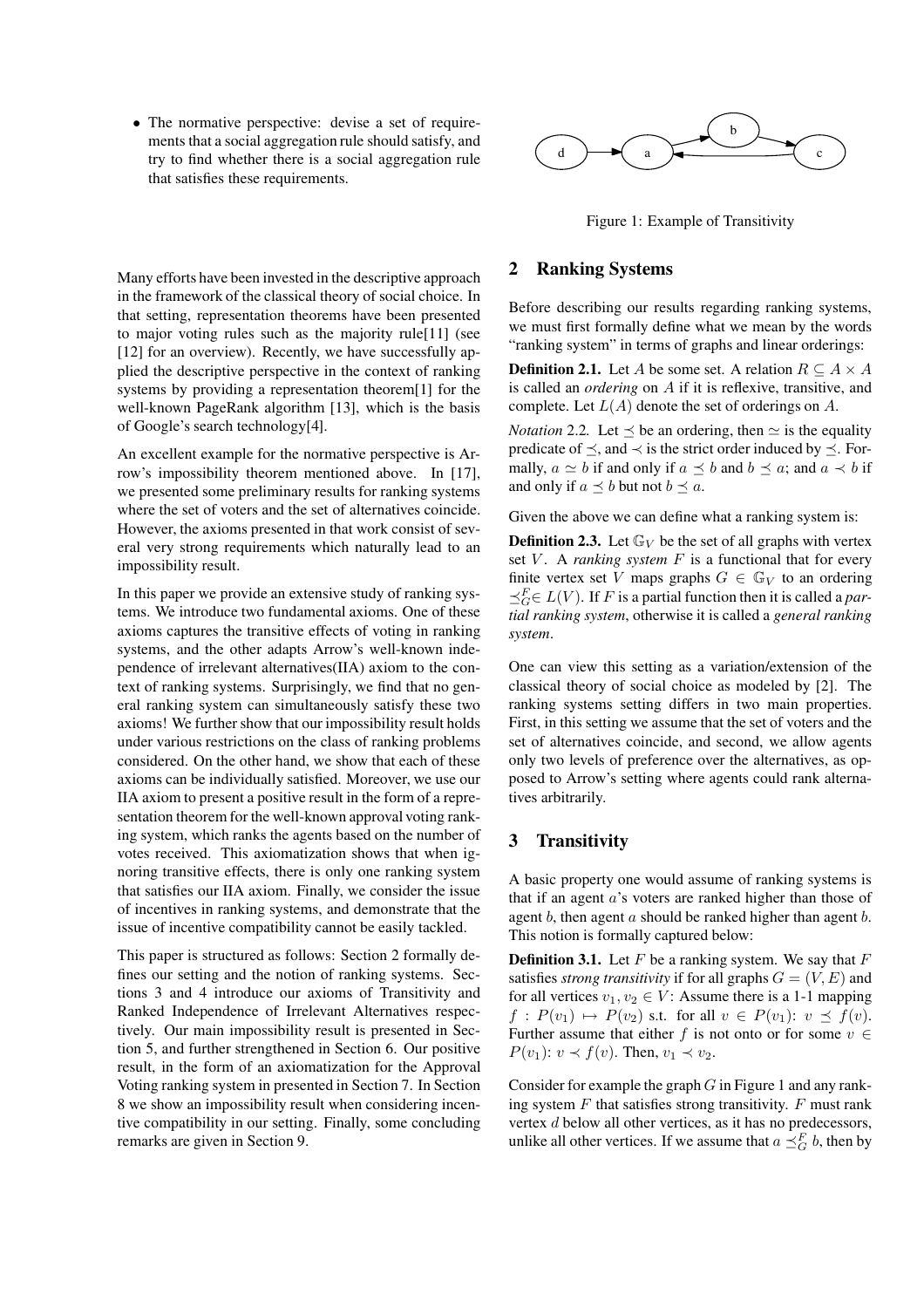strong transitivity we must conclude that  $b \preceq_G^F c$  as well. But then we must conclude that  $b \prec_G^F a$  (as b's predecessor  $a$  is ranked lower than  $a$ 's predecessor  $c$ , and  $a$  has an additional predecessor d), which leads to a contradiction. Given  $b \prec_G^F a$ , again by transitivity, we must conclude that  $c \prec_G^F b$ , so the only ranking for the graph G that satisfies strong transitivity is  $d \prec_G^F c \prec_G^F b \prec_G^F a$ .

In [17], we have suggested an algorithm that defines a ranking system that satisfies strong transitivity by iteratively refining an ordering of the vertices.

Note that the PageRank ranking system defined in [13] does not satisfy strong transitivity. This is due to the fact that PageRank reduces the weight of links (or votes) from nodes which have a higher out-degree. Thus, assuming Yahoo! and Microsoft are equally ranked, a link from Yahoo! means less than a link from Microsoft, because Yahoo! links to more external pages than does Microsoft. Noting this fact, we can weaken the definition of transitivity to require that the predecessors of the compared agents have an equal out-degree:

**Definition 3.2.** Let  $F$  be a ranking system. We say that  $F$ satisfies *weak transitivity* if for all graphs  $G = (V, E)$  and for all vertices  $v_1, v_2 \in V$ : Assume there is a 1-1 mapping  $f: P(v_1) \mapsto P(v_2)$  s.t. for all  $v \in P(v_1)$ :  $v \preceq f(v)$  and  $|S(v)| = |S(f(v))|$ . Further assume that either f is not onto or for some  $v \in P(v_1)$ :  $v \prec f(v)$ . Then,  $v_1 \prec v_2$ .

Indeed, an idealized version of the PageRank ranking system defined on strongly connected graphs satisfies this weakened version of transitivity. Furthermore, as strong transitivity implies weak transitiviry, the existance of a ranking system is still ensured when we consider weak transitivity in place of strong transitivity.

# **4 Ranked Independence of Irrelevant Alternatives**

A standard assumption in social choice settings is that an agent's relative rank should only depend on (some property of) their immediate predecessors. Such axioms are usually called independence of irrelevant alternatives(IIA) axioms.

In our setting, we require the relative ranking of two agents must only depend on the pairwise comparisons of the ranks of their predecessors, and not on their identity or cardinal value. Our IIA axiom, called *ranked* IIA, differs from the one suggested by [2] in the fact that we do not consider the identity of the voters, but rather their relative rank.

For example, consider the graph in Figure 2. Furthermore, assume a ranking system  $F$  has ranked the vertices of this graph as following:  $a \simeq b \prec c \simeq d \prec e \simeq f$ . Now look at the comparison between  $c$  and  $d$ .  $c$ 's predecessors,  $a$  and  $b$ , are both ranked equally, and both ranked lower than  $d$ 's predecessor f. This is also true when considering  $e$  and  $f$  –



Figure 2: An example of RIIA.

 $e$ 's predecessors  $c$  and  $d$  are both ranked equally, and both ranked lower than  $f$ 's predecessor  $e$ . Therefore, if we agree with ranked IIA, the relation between  $c$  and  $d$ , and the relation between  $e$  and  $f$  must be the same, which indeed it is – both  $c \simeq d$  and  $e \simeq f$ . However, this same situation also occurs when comparing c and  $f(c)$ 's predecessors a and b are equally ranked and ranked lower than  $f$ 's predecessor e), but in this case  $c \prec f$ . So, we can conclude that the ranking system  $F$  which produced these rankings does not satisfy ranked IIA.

To formally define this condition, one must consider all possibilities of comparing two nodes in a graph based only on ordinal comparisons of their predecessors. We call these possibilities comparison profiles:

**Definition 4.1.** A *comparison profile* is a pair  $\langle \mathbf{a}, \mathbf{b} \rangle$ where  $\mathbf{a} = (\mathbf{a_1}, \dots, \mathbf{a_n}), \mathbf{b} = (\mathbf{b_1}, \dots, \mathbf{b_m}),$  $a_1, \ldots, a_n, b_1, \ldots, b_m \in \mathbb{N}, a_1 \leq a_2 \leq \cdots \leq a_n$ , and  $b_1 \leq b_2 \leq \cdots \leq b_m$ . Let P be the set of all such profiles.

A ranking system F, a graph  $G = (V, E)$ , and a pair of vertices  $v_1, v_2 \in V$  are said to *satisfy* such a comparison profile  $\langle \mathbf{a}, \mathbf{b} \rangle$  if there exist 1-1 mappings  $f_1 : P(v_1) \mapsto$  $\{1 \dots n\}$  and  $f_2 : P(v_2) \mapsto \{1 \dots m\}$  such that given  $f$ :  $({1} \times P(v_1)) \cup ({2} \times P(v_2)) \mapsto \mathbb{N}$  defined as:

$$
f(1, v) = a_{f_1(v)} \n f(2, u) = b_{f_2(u)},
$$

 $f(i, x) \leq f(j, y) \Leftrightarrow x \preceq_G^F y$  for all  $(i, x), (j, y) \in (\{1\} \times$  $P(v_1)) \cup (\{2\} \times P(v_2)).$ 

For example, in the example considered above, all of the pairs  $(c, d)$ ,  $(c, f)$ , and  $(e, f)$  satisfy the comparison profile  $\langle (1, 1), (2) \rangle$ .

We now require that for every such profile the ranking system ranks the nodes consistently:

**Definition 4.2.** Let F be a ranking system. We say that F satisfies *ranked independence of irrelevant alternatives (RIIA)* if there exists a mapping  $f : \mathcal{P} \mapsto \{0, 1\}$  such that for every graph  $G = (V, E)$  and for every pair of vertices  $v_1, v_2 \in V$  and for every comparison profile  $p \in \mathcal{P}$  that  $v_1$ and  $v_2$  satisfy,  $v_1 \preceq_G^F v_2 \Leftrightarrow f(p) = 1$ .

As RIIA is an independence property, the ranking system  $F_{=}$ , that ranks all agents equally, satisfies RIIA. A more in-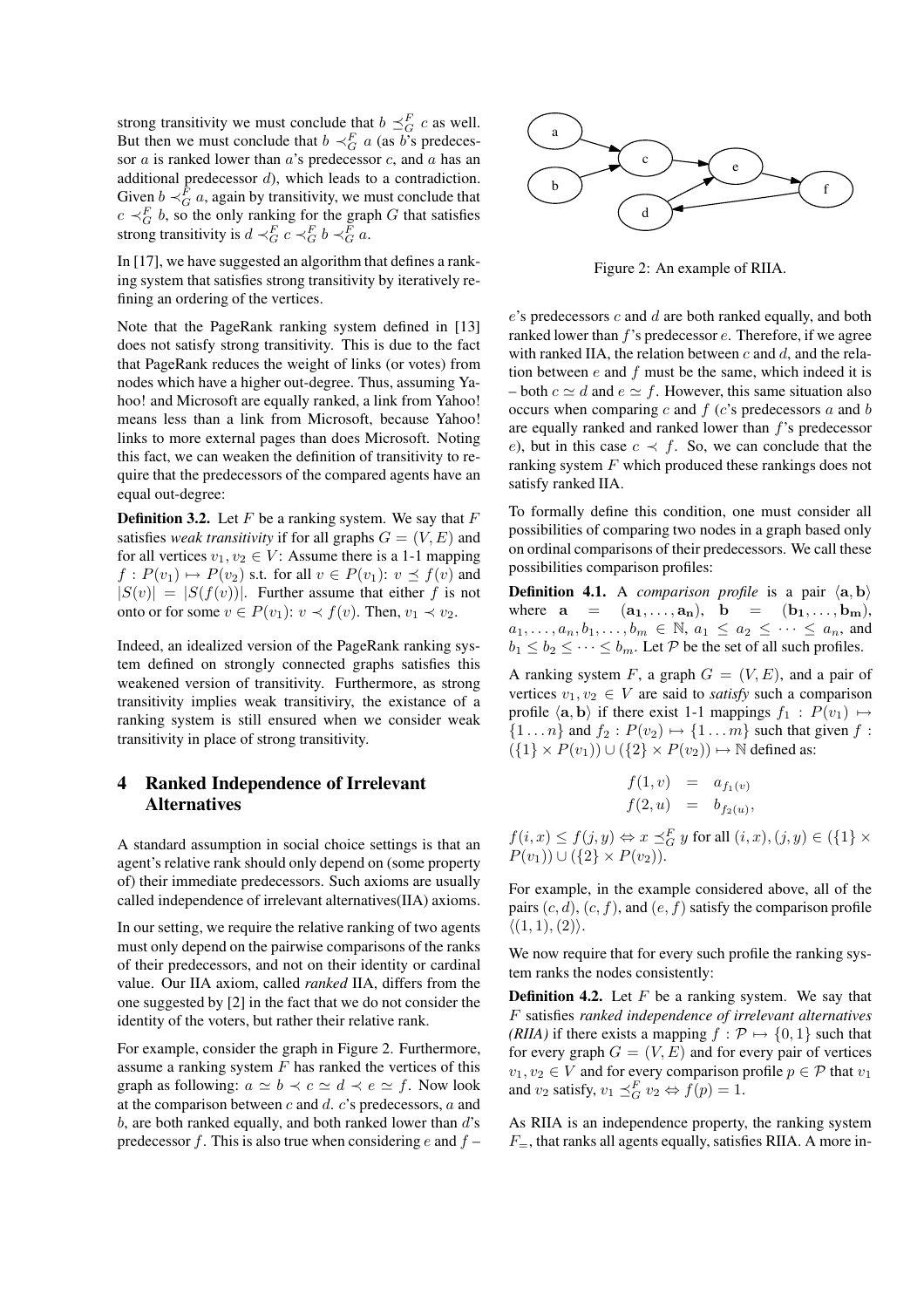

(a) Graph  $G_1$ 

(b) Graph  $G_2$ 

Figure 3: Graphs for the proof of Theorem 5.1

teresting ranking system that satisfies RIIA is the approval voting ranking system, defined below.

**Definition 4.3.** The *approval voting ranking system* AV is the ranking system defined by:

$$
v_1 \preceq_G^{AV} v_2 \Leftrightarrow |P(v_1)| \le |P(v_2)|
$$

A full axiomatization of the approval voting ranking system is given in section 7.

## **5 Impossibility**

Our main result illustrates the impossibility of satisfying (weak) transitivity and RIIA simultaneously.

**Theorem 5.1.** *There is no general ranking system that satisfies weak transitivity and RIIA.*

*Proof.* Assume for contradiction that there exists a ranking system  $F$  that satisfies weak transitivity and RIIA. Consider first the graph  $G_1$  in Figure 3(a). First, note that  $a_1$  and  $a_2$  satisfy some comparison profile  $p_a$  =  $((x, y), (x, y))$  because they have identical predecessors. Thus, by RIIA,  $a_1 \preceq_{G_1}^F a_2 \Leftrightarrow a_2 \preceq_{G_1}^F a_1$ , and therefore  $a_1 \simeq_{G_1}^F a_2$ . By weak transitivity, it is easy to see that  $c \prec_{G_1}^F a_1$  and  $c \prec_{G_1}^F b$ . If we assume  $b \preceq_{G_1}^F a_1$ , then by weak transitivity,  $a_1 \prec_{G_1}^F b$  which contradicts our assumption. So we conclude that  $c \prec_{G_1}^F a_1 \prec_{G_1}^F b$ .

Now consider the graph  $G_2$  in Figure 3(b). Again, by RIIA,  $a_1 \simeq_{G_2}^F a_2$ . By weak transitivity, it is easy to see that  $a_1 \prec_{G_2}^F c$  and  $b \prec_{G_2}^F c$ . If we assume  $a_1 \preceq_{G_2}^F b$ , then by weak transitivity,  $b \prec_{G_2}^F a_1$  which contradicts our assumption. So we conclude that  $b \prec_{G_2}^F a_1 \prec_{G_2}^F c$ .

Consider the comparison profile  $p = ((1, 3), (2, 2))$ . Given F,  $a_1$  and b satisfy p in  $G_1$  (because  $c \prec_{G_1}^F a_1 \simeq_{G_1}^F a_1$  $a_2 \prec_{G_1}^F b$  and in  $G_2$  (because  $b \prec_{G_2}^F a_1 \simeq_{G_2}^F a_2 \prec_{G_2}^F c$ ). Thus, by RIIA,  $a_1 \preceq_{G_1}^F b \Leftrightarrow a_1 \preceq_{G_2}^F b$ , which is a contradiction to the fact that  $a_1 \prec_{G_1}^F b$  but  $b \prec_{G_2}^F a_1$ .

This result is quite a surprise, as it means that every reasonable definition of a ranking system must either consider cardinal values for nodes and/or edges (like [13]), or operate ordinally on a global scale (like [1]).

# **6 Relaxing Generality**

A hidden assumption in our impossibility result is the fact that we considered only general ranking systems. In this section we analyze several special classes of graphs that relate to common ranking scenarios.

## **6.1 Small Graphs**

A natural limitation on a preference graph is a cap on the number of vertices (agents) that participate in the ranking. Indeed, when there are three or less agents involved in the ranking, strong transitivity and RIIA can be simultaneously satisfied. An appropriate ranking algorithm for this case is the one we suggested in [17].

However, when there are four or more agents, strong transitivity and RIIA cannot be simultaneously satisfied (the proof is similar to that of Theorem 5.1, but with vertex  $d$ removed in both graphs). When five or more agents are involved, even weak transitivity and RIIA cannot be simultaneously satisfied, as implied by the proof of Theorem 5.1.

#### **6.2 Single Vote Setting**

Another natural limitation on the domain of graphs that we might be interested in is the restriction of each agent(vertex) to exactly one vote(successor). For example, in the voting paradigm this could be viewed as a setting where every agent votes for exactly one agent. The following proposition shows that even in this simple setting weak transitivity and RIIA cannot be simultaneously satisfied.

**Proposition 6.1.** *Let*  $\mathbb{G}_1$  *be the set of all graphs*  $G =$  $(V, E)$  *such that*  $|S(v)| = 1$  *for all*  $v \in V$ *. There is no partial ranking system over*  $\mathbb{G}_1$  *that satisfies weak transitivity and RIIA.*

*Proof.* Assume for contradiction that there is a partial ranking system  $F$  over  $\mathbb{G}_1$  that satisfies weak transitivity and RIIA. Let  $f : \mathcal{P} \mapsto \{0, 1\}$  be the mapping from the definition of RIIA for F.

Let  $G_1 \in \mathbb{G}_1$  be the graph in Figure 4a. By weak transitivity,  $x_1 \cong_{G_1}^F x_2 \prec_{G_1}^F b \prec_{G_1}^F a$ .  $(a, b)$  satisfies the comparison profile  $\langle (1, 1, 2), (3) \rangle$ , so we must have  $f\langle (1, 1, 2), (3) \rangle = 0$ . Now let  $G_2 \in \mathbb{G}_1$  be the graph in Figure 4b. By weak transitivity  $x_1 \sim_{G_2}^F x_2 \prec_{G_2}^F y \prec_{G_2}^F a \prec_{G_2}^F b$ . (b, a) satisfies the comparison profile  $\langle (2, 3), (1, 4) \rangle$ , so we must have  $f\langle (2, 3), (1, 4) \rangle = 0$ .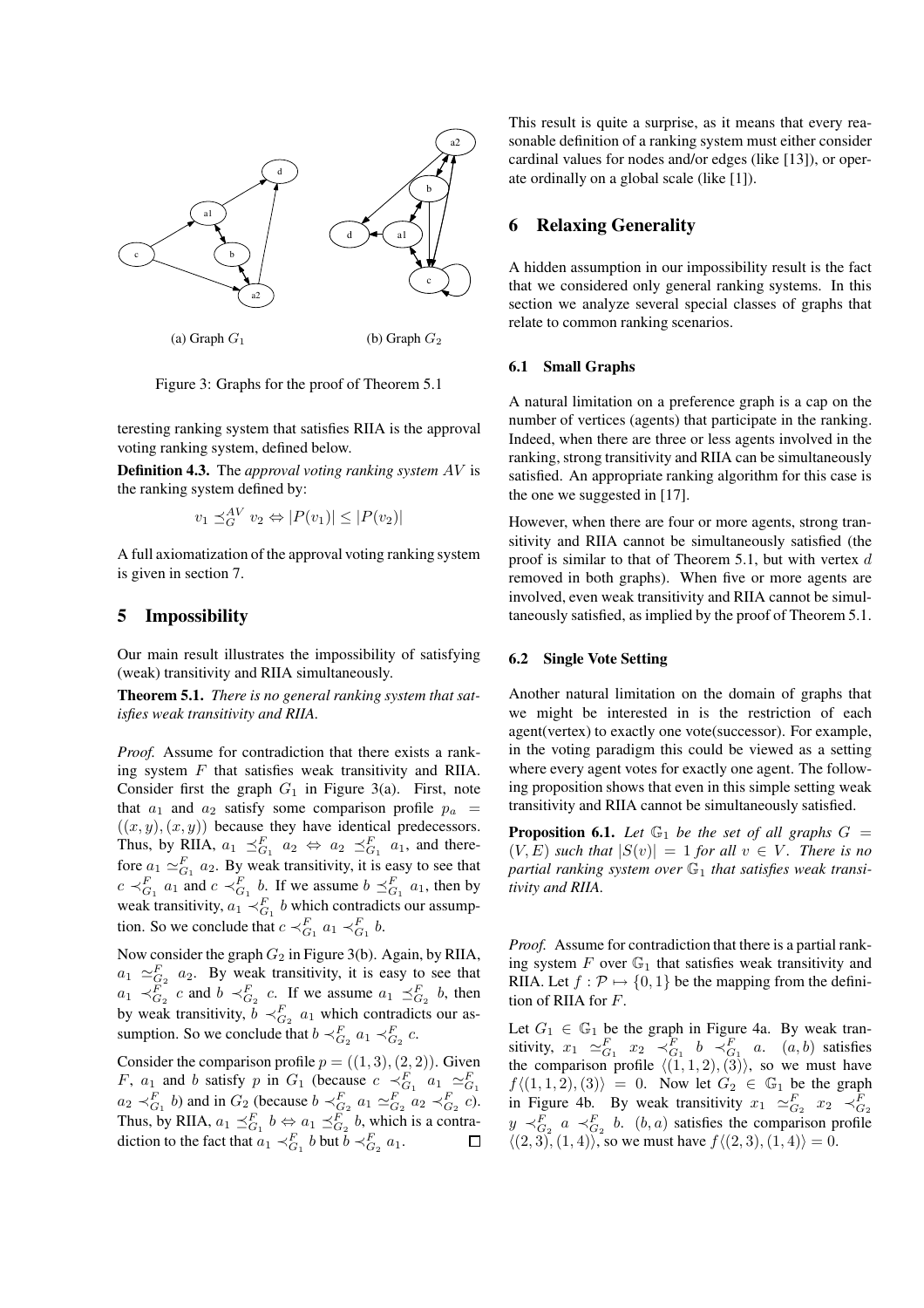

Figure 4: Graphs from the proof of proposition 6.1

Let  $G_3 \in \mathbb{G}_1$  be the graph in Figure 4c. By weak transitivity it is easy to see that  $x_1 \simeq_{G_3}^F \cdots \simeq_{G_3}^F x_7 \prec_{G_3}^F y_1 \simeq_{G_3}^F y_2 \prec_{G_3}^F c \prec_{G_3}^F d$ . Furthermore, by weak transitivity we conclude that  $a \prec_{G_3}^F b$  and  $a' \prec_{G_3}^F b'$  from  $c \prec_{G_3}^F d$ ; and  $y_1 \prec_{G_3}^F b$  from  $x_3 \prec_{G_3}^F d$ . Now consider the vertex pair  $(c, b')$ . We have shown that  $x_1 \simeq_{G_3}^F x_2 \prec_{G_3}^F y_1 \prec_{G_3}^F b$ . So,  $(c, b')$  satisfies the comparison profile  $\langle (1, 1, 2), (3) \rangle$ , thus by RIIA  $b' \prec_{G_3}^F c$ . Now consider the vertex pair  $(b, a)$ . We have already shown that  $a' \prec_{G_3}^F b' \prec_{G_3}^F c \prec_{G_3}^F d$ . So,  $(a, b)$  satisfies the comparison profile  $\langle (2, 3), (1, 4) \rangle$ , thus by RIIA  $b \prec_{G_3}^F a$ . However, we have already shown that  $a \prec_{G_3}^F b$  – a contradiction. Thus, the ranking system F cannot exist.  $\Box$ 

#### **6.3 Bipartite Setting**

In the world of reputation systems[6, 15], we frequently observe a distinction between two types of agents such that each type of agent only ranks agents of the other type. For example buyers only interact with sellers and vice versa. This type of limitation is captured by requiring the preference graphs to be bipartite, as defined below.

**Definition 6.2.** A graph  $G = (V, E)$  is called *bipartite* if there exist  $V_1, V_2$  such that  $V = V_1 \cup V_2, V_1 \cap V_2 = \emptyset$ , and  $E \subseteq (V_1 \times V_2) \cup (V_2 \times V_1)$ . Let  $\mathbb{G}_B$  be the set of all bipartite graphs.

Our impossibility result extends to the limited domain of bipartite graphs.

**Proposition 6.3.** *There is no partial ranking system over*  $\mathbb{G}_B \cap \mathbb{G}_1$  *that satisfies weak transitivity and RIIA.* 

*Proof.* The proof is exactly the same as for  $\mathbb{G}_1$ , considering that all graphs in Figure 4 are bipartite.  $\Box$ 

#### **6.4 Strongly Connected Graphs**

The well-known PageRank ranking system is (ideally) defined on the set of strongly connected graphs. That is, the set of graphs where there exists a directed path between any two vertices.

Let us denote the set of all strongly connected graphs  $\mathbb{G}_{SC}$ . The following proposition extends our impossibility result to strongly connected graphs.

**Proposition 6.4.** *There is no partial ranking system over*  $\mathbb{G}_{SC}$ .

*Proof.* The proof is similar to the proof of Theorem 5.1, but with an additional vertex  $e$  in both graphs that has edges to and from all other vertices.  $\Box$ 

# **7 Axiomatization of Approval Voting**

In the previous sections we have seen mostly negative results which arise when trying to accommodate (weak) transitivity and RIIA. We have shown that although each of the axioms can be satisfied seperately, there exists no general ranking system that satisfies both axioms.

We have previously shown[17] a non-trivial ranking system that satisfies (weak) transitivity, but have not yet shown such a ranking system for RIIA. In this section we provide a representation theorem for a ranking system that satisfies RIIA but not weak transitivity — the approval voting ranking system. This system ranks the agents based on the number of votes each agent received, with no regard to the rank of the voters. The axiomatization we provide in this section shows the power of RIIA, as it shows that there exists only one (interesting) ranking system that satisfies it without introducing transitive effects.

In order to specify our axiomatization, recall the following classical definitions from the theory of social choice:

The positive response axiom essentially means that if an agent receives additional votes, its rank must improve:

**Definition 7.1.** Let  $F$  be a ranking system.  $F$  satisfies *positive response* if for all graphs  $G = (V, E)$  and for all  $(v_1, v_2) \in (V \times V) \setminus E$ , and for all  $v_3 \in V$ : Let  $G' = (V, E \cup (v_1, v_2))$ . If  $v_3 \preceq_G^F v_2$ , then  $v_3 \prec_{G'}^F v_2$ .

The anonymity and neutrality axioms mean that the names of the voters and alternatives respectively do not matter for the ranking: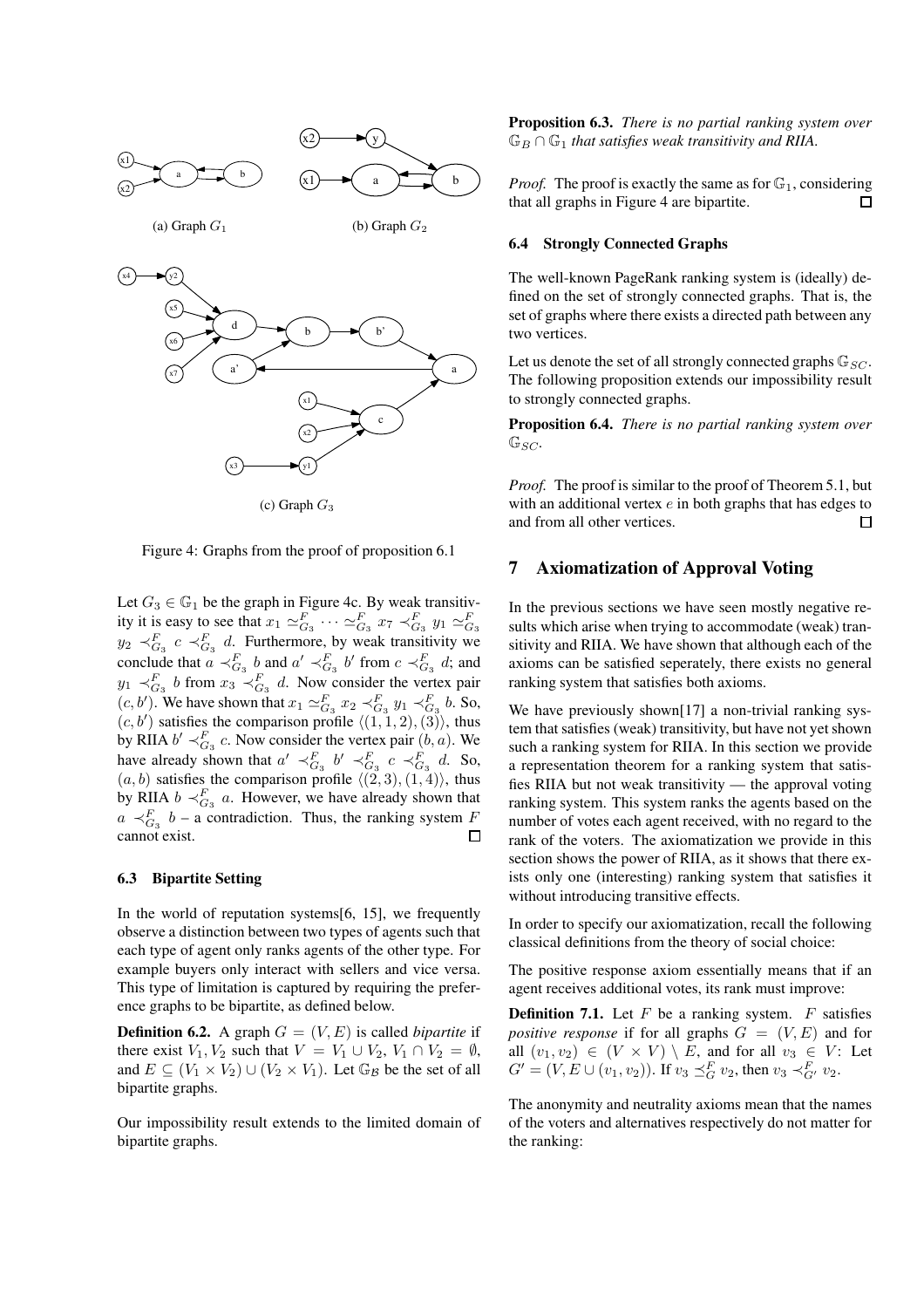**Definition 7.2.** A ranking system F satisfies *anonymity* if for all  $G = (V, E)$ , for all permutations  $\pi : V \mapsto V$ , and for all  $v_1, v_2 \in V$ : Let  $E' = \{(\pi(v_1), v_2)|(v_1, v_2) \in E\}.$ Then,  $v_1 \preceq^F_{(V,E)} v_2 \Leftrightarrow v_1 \preceq^F_{(V,E')} v_2$ .

**Definition 7.3.** A ranking system F satisfies *neutrality* if for all  $G = (V, E)$ , for all permutations  $\pi : V \mapsto V$ , and for all  $v_1, v_2 \in V$ : Let  $E' = \{(v_1, \pi(v_2)) | (v_1, v_2) \in E\}.$ Then,  $v_1 \preceq^F_{(V,E)} v_2 \Leftrightarrow v_1 \preceq^F_{(V,E')} v_2$ .

Arrow's classical Independence of Irrelevant Alternatives axiom requires that the relative rank of two agents be dependant only on the set of agents that preferred one over the other.

**Definition 7.4.** A ranking system F satisfies *Arrow's Independence of Irrelevant Alternatives (AIIA)* if for all  $G =$  $(V, E)$ , for all  $G' = (V, E')$ , and for all  $v_1, v_2 \in V$ : Let  $P_G(v_1) \setminus P_G(v_2) = P_{G'}(v_1) \setminus P_{G'}(v_2)$  and  $P_G(v_2) \setminus$  $P_G(v_1) = P_{G'}(v_2) \setminus P_{G'}(v_1)$ . Then,  $v_1 \preceq_G^F v_2 \Leftrightarrow v_1 \preceq_G^F v_2$  $v_2$ .

Our representation theorem states that together with positive response and RIIA, any one of the three independence conditions above (anonymity, neutrality, and AIIA) are essential and sufficient for a ranking system being  $AV<sup>1</sup>$ . In addition, we show that as in the classical social choice setting when only considering two-level preferences, positive response, anonymity, neutrality, and AIIA are an essential and sufficient representation of approval voting. This result extends the well known axiomatization of the majority rule due to [11]:

**Proposition 7.5.** *(May's Theorem) A social welfare functional over two alternatives is a majority social welfare functional if and only if it satisfies anonymity, neutrality, and positive response.*

We can now formally state our theorem:

**Theorem 7.6.** *Let* F *be a general ranking system. Then, the following statements are equivalent:*

- *1.* F is the approval voting ranking system( $F = AV$ )
- *2.* F *satisfies positive response, anonymity, neutrality, and AIIA*
- *3.* F *satisfies positive response, RIIA, and either one of anonymity, neutrality, and AIIA*

*Proof.* (Sketch) It is easy to see that AV satisfies positive response, RIIA, anonymity, neutrality, and AIIA. It remains to show that  $(2)$  and  $(3)$  entail  $(1)$  above.

To prove (2) entails (1), assume that  $F$  satisfies positive response, anonymity, neutrality, and AIIA. Let  $G = (V, E)$ 



Figure 5: Example of graph  $G$  for the profile  $\langle (1, 3, 3), (2, 4) \rangle$ 

be some graph and let  $v_1, v_2 \in V$  be some agents. By AIIA, the relative ranking of  $v_1$  and  $v_2$  depends only on the sets  $P_G(v_1) \setminus P_G(v_2)$  and  $P_G(v_2) \setminus P_G(v_1)$ . We have now narrowed our consideration to a set of agents with preferences over two alternatives, so we can apply Proposition 7.5 to complete our proof.

To prove (3) entails (1), assume that  $F$  satisfies positive response, RIIA and either anonymity or neutrality or AIIA. As F satisfies RIIA we can limit our discussion to comparison profiles. Let  $f : \mathcal{P} \mapsto \{0, 1\}$  be the function from the definition of RIIA. We will use the notation  $a \prec b$  to mean  $f\langle \mathbf{a}, \mathbf{b} \rangle = \mathbf{1}, \mathbf{a} \prec \mathbf{b}$  to mean  $f\langle \mathbf{b}, \mathbf{a} \rangle = \mathbf{0}$ , and  $\mathbf{a} \simeq \mathbf{b}$  to mean  $\mathbf{a} \preceq \mathbf{b}$  and  $\mathbf{b} \preceq \mathbf{a}$ .

By the definition of RIIA, it is easy to see that  $a \simeq a$ for all a. By positive response it is also easy to see that  $(1, 1, ..., 1) \preceq (1, 1, ..., 1)$  iff  $n \leq m$ . Let  $P =$  $\langle (a_1, \ldots, a_n), (b_1, \ldots, b_m) \rangle$  be a comparison profile. Let  $G = (V, E)$  be the following graph (an example of such graph for the profile  $\langle (1, 3, 3), (2, 4) \rangle$  is in Figure 5):

$$
V = \{x_1, \ldots, x_{\max\{a_n, b_m\}}\} \cup
$$
  
\n
$$
\cup \{v_1, \ldots, v_n, v'_1, \ldots, v'_n, v\} \cup
$$
  
\n
$$
\cup \{u_1, \ldots, u_m, u'_1, \ldots, u'_m, u\}
$$
  
\n
$$
E = \{(x_i, v_j)|i \leq a_j\} \cup \{(x_i, u_j)|i \leq b_j\} \cup
$$
  
\n
$$
\cup \{(v_i, v)|i = 1, \ldots, n\} \cup \{(u_i, u)|i = 1, \ldots, m\}.
$$

It is easy to see that in the graph  $G$ ,  $v$  and  $u$  satisfy the profile  $P$ . Let  $\pi$  be the following permutation:

$$
\pi(x) = \left\{ \begin{array}{ll} v'_i & x = v_i \\ v_i & x = v'_i \\ u'_i & x = u_i \\ u_i & x = u'_i \\ x & \text{Otherwise.} \end{array} \right.
$$

<sup>&</sup>lt;sup>1</sup>In fact, an even weaker condition of *decoupling*, that in essence allows us to permute the graph structure while keeping the edges' names is sufficient in this case.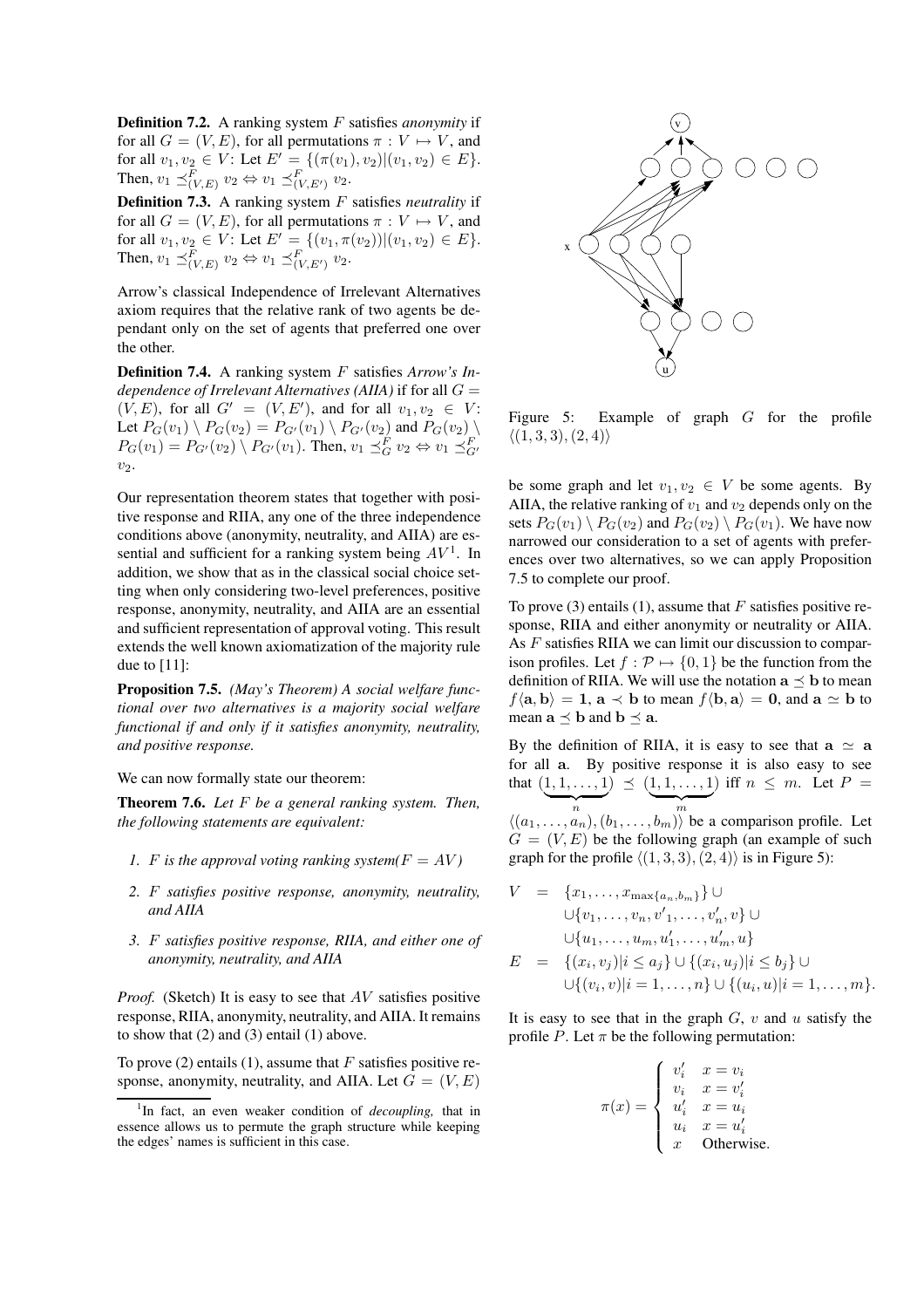The remainder of the proof depends on which additional axiom  $F$  satisfies:

- If F satisfies anonymity, let  $E' = \{(\pi(x), y) | (x, y) \in$  $E$ }. Note that in the graph  $(V, E')$  v and u satisfy the profile  $\langle (1, 1, \ldots, 1) \rangle$  $\overbrace{\phantom{aaaaa}}^n$  $), (1, 1, \ldots, 1)$  $\overline{m}$  $\rangle$ , and thus  $v \preceq^F_{(V,E')} u \Leftrightarrow n \le m$ . By anonymity,  $u \preceq^F_{(V,E)} v \Leftrightarrow$  $u \preceq^F_{(V,E')} v$ , thus proving that  $f(P) = 1 \Leftrightarrow n \leq m$ for an arbitrary comparison profile  $P$ , and thus  $F =$ AV.
- If F satisfies neutrality, let  $E' = \{(x, \pi(y))|(x, y) \in$  $E$ }. Note that in the graph  $(V, E')$  v and u satisfy the profile  $\langle (1, 1, \ldots, 1), (1, 1, \ldots, 1) \rangle$ , and thus  $v \preceq_{(V,E')}^F u \Leftrightarrow n \leq m$ . By neutrality,  $u \preceq_{(V,E)}^F v \Leftrightarrow$  $u \preceq^F_{(V,E')} v$ , again showing that  $f(P) = 1 \Leftrightarrow n \le m$ for an arbitrary comparison profile  $P$ , and thus  $F =$  $AV.$
- If F satisfies AIIA, let  $E' = \{(x, \pi(y))|(x, y) \in E\}$ as before. So, also  $v \preceq^F_{(V, E')} u \Leftrightarrow n \leq m$ . Note that  $P_G(v) = P_{(V,E')}(v)$  and  $P_G(u) = P_{(V,E')}(u)$ , so by AIIA,  $u \preceq^F_{(V,E)} v \Leftrightarrow u \preceq^F_{(V,E')} v$ , and thus as before,  $F = AV$ .

 $\Box$ 

## **8 Incentives**

Ranking systems do not exist in empty space. The results of ranking systems frequently have implications for the agents being ranked, which are the same agents that are involved in the ranking. Therefore, the incentives of these agents should in many cases be taken into consideration.

In our approach, we require that our ranking system will not rank agents better for stating untrue preferences, but we assume that the agents are interested only in their own ranking (and not, say, in the ranking of those they prefer).

Furthermore, we assume a strong preference of the agents with regard to their rank: Each agent would like to minimize the number of agents ranked higher than herself, and then minimize the number of agents ranked equal to herself. We call this property strong incentive compatibility.

**Definition 8.1.** Let  $F$  be a ranking system.  $F$  satisfies *strong incentive compatibility* if for all true preference graphs  $G = (V, E)$ , for all vertices  $v \in V$ , and for all reported preferences  $V' \subseteq V$  for  $v$ : Let  $E' = E \setminus \{(v, x) | x \in$  $V$   $\cup$   $\{(v, x) | x \in V'\}$  and  $G' = (V, E')$  be the reported preference graph. Then,  $|\{x \in V | v \prec_{G'}^F x\}| \geq |\{x \in$  $V|v \prec_G^F x\rbrace$ ; and if  $|\{x \in V|v \prec_{G'}^F x\}| = |\{x \in V|v \prec_G^F x\rangle\}$ <br>  $|x \rangle$  then  $|\{x \in V|v \simeq_{G'}^F x\rangle| \ge |\{x \in V|v \simeq_G^F x\rangle\}$ .

To state our result with regard to incentives, we must first define the basic isomorphism property of ranking systems which tells us that the ranking procedure should be independent of the names we choose for the vertices.

**Definition 8.2.** A ranking system F satisfies *isomorphism* if for every isomorphism function  $\varphi : V_1 \mapsto V_2$ , and two isomorphic graphs  $G \in \mathbb{G}_{V_1}, \varphi(G) \in \mathbb{G}_{V_2}: \preceq^F_{\varphi(G)} =$  $\varphi(\preceq^F_G)$ .

The following result shows that the only ranking system that satisfies strong incentive compatibility and isomorphism, is the indifferent ranking system  $F_{\pm}$  which ranks all agents equally.

**Proposition 8.3.** *Let* F *be a ranking system that satisfies isomorphism and strong incentive compatibility. Then,*  $F = F_{=}$ .

*Proof.* We will prove that for any  $G = (V, E)$ , and for any  $v_1, v_2 \in V$ :  $v_1 \preceq_G^F v_2$ . The proof is by induction on  $|E|$ .

**Induction Base:** Assume  $E = \emptyset$ , and let  $v_1, v_2 \in V$  be vertices. The graph is self-isomorphic with respect to the replacement of  $v_1$  and  $v_2$ , and thus  $v_1 \preceq v_2$  (otherwise,  $v_1 \nleq v_2$  and also  $v_2 \nleq v_1$  which is impossible).

**Inductive Step:** Assume correctness for  $|E| \leq n$  and prove for  $|E| = n + 1$ . Assume for contradiction that for some  $v_1, v_2 \in V: v_1 \npreceq v_2$ . Let  $v \in V$  be a vertex such that  $S(v) \neq \emptyset$  (such a vertex exists because  $|E| > 0$ ). Note that  $|\{x \in V | v \simeq_G^F x\}| < |V|$ , because otherwise  $v_1 \preceq_G^F x \preceq_G^F$  $v_2$ . Let  $E' = E \setminus \{(v, x) | x \in V\}$  and  $G' = (V, E')$ . By the assumption of induction,  $|\{x \in V | v \simeq_{G'}^F x\}| = |V|$ . Thus,  $|\{x \in V | v \prec_{G'}^F x\}| = 0$ . By strong incentive compatibility,  $0 \leq |\{x \in V | v \prec_G^F x\}| \leq |\{x \in V | v \prec_{G'}^F x\}| = 0$ , thus  $|V| = |\{x \in V | v \simeq_{G'}^F x\}| \leq |\{x \in V | v \simeq_G^F x\}| <$  $|V|$  which yields a contradiction.

Proposition 8.3 demonstrates that the problem of incentive compatibility with Ranking Systems is a hard problem that cannot be easily handled. Although this is actually a characterization result, it can also serve as an impossiblity result if we require that "trivial" solutions will not be considred, as with the non-dictatorship axiom in Arrow's setting.

## **9 Concluding Remarks**

Reasoning about preferences and preference aggregation is a fundamental task in reasoning about multi-agent systems (see e.g. [3, 5, 10]). A typical instance of preference aggregation is the setting of ranking systems. Ranking systems are fundamental ingredients of some of the most famous tools/techniques in the Internet (e.g. Google's page rank and eBay's reputation systems, among many others).

Our aim in this paper was to treat ranking systems from an axiomatic perspective. The classical theory of social choice